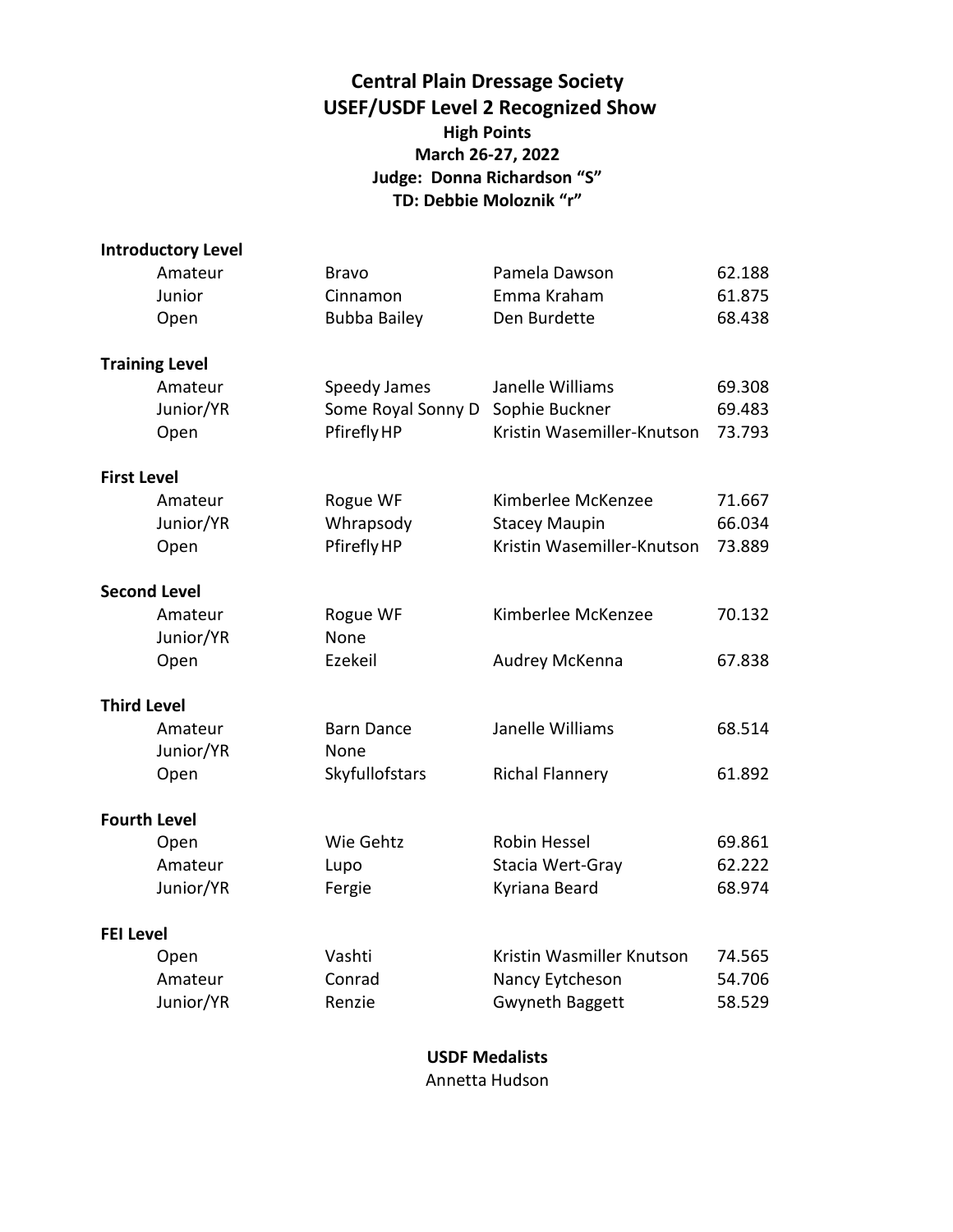# **Saturday**

**Introductory Level Test A**

| (C) Richardson "S",<br>43 Savannah Smith | Remington               | Introductory Walk-Trot Test A 2019 | <b>Adult Amateur</b> | 98.5  | 61.563%       | $\mathbf{1}$   |
|------------------------------------------|-------------------------|------------------------------------|----------------------|-------|---------------|----------------|
|                                          |                         |                                    |                      |       |               |                |
| <b>Introductory Level Test B</b>         |                         |                                    |                      |       |               |                |
| (C) Richardson "S",                      |                         |                                    |                      |       |               |                |
| 43 Savannah Smith                        | Remington               | Introductory Walk-Trot Test B 2019 | <b>Adult Amateur</b> | 98.5  | 61.563%       | $\mathbf{1}$   |
| <b>Training Level Test 1</b>             |                         |                                    |                      |       |               |                |
| (C) Richardson "S",                      |                         |                                    |                      |       |               |                |
| 21 Janelle Williams                      | <b>MAM Speedy James</b> | Training Level, Test 1 2019        | <b>Adult Amateur</b> | 179.5 | 69.038%       | -1             |
| 155 Andrea McNeal                        | Cregga Rose Eyes        | Training Level, Test 1 2019        | <b>Adult Amateur</b> | 158.5 | 60.962%       | 2              |
| 8 Eve Cameron                            | Sermonizer              | Training Level, Test 1 2019        | JR/YR                | 166.0 | 63.846%       | $\mathbf{1}$   |
| 123 Anna Droegemueller                   | Cartage Gold            | Training Level, Test 1 2019        | JR/YR                | 130.0 | 50.000%       | 2              |
| 29 Den Burdette                          | <b>Bubba Bailey</b>     | Training Level, Test 1 2019        | Open                 | 168.5 | 64.808%       | $\mathbf{1}$   |
| <b>Training Level Test 2</b>             |                         |                                    |                      |       |               |                |
| (C) Richardson "S",                      |                         |                                    |                      |       |               |                |
| 8 Eve Cameron                            | Sermonizer              | Training Level, Test 2 2019        | JR/YR                | 184.5 | 63.621%       | -1             |
| 10 Payton Wilson                         | Juliet                  | Training Level, Test 2 2019        | JR/YR                | 182.5 | 62.931%       | 2              |
| <b>Training Level 3</b>                  |                         |                                    |                      |       |               |                |
| (C) Richardson "S",                      |                         |                                    |                      |       |               |                |
| 21 Janelle Williams                      | <b>MAM Speedy James</b> | Training Level, Test 3 2019        | <b>Adult Amateur</b> | 196.0 | 67.586%       | -1             |
| 26 Nancy Dailey                          | <b>RendezVous</b>       | Training Level, Test 3 2019        | <b>Adult Amateur</b> | 193.5 | 66.724%       | 2              |
| 46 Carolyn Hoekstra                      | Lisonjerio              | Training Level, Test 3 2019        | <b>Adult Amateur</b> | 161.0 | 55.517%       | 3              |
| 44 Stacey Maupin                         | Wrhapsody               | Training Level, Test 3 2019        | JR/YR                | 195.5 | 67.414%       | $\mathbf{1}$   |
| 123 Anna Droegemueller                   | Cartage Gold            | Training Level, Test 3 2019        | JR/YR                | 186.5 | 64.310%       | $\overline{2}$ |
| 124 Anna Droegemueller                   | Pendragon               | Training Level, Test 3 2019        | JR/YR                | 184.5 | 63.621%       | 3              |
| 8 Eve Cameron                            | Sermonizer              | Training Level, Test 3 2019        | JR/YR                | 178.5 | 61.552%       | 4              |
| 10 Payton Wilson                         | Juliet                  | Training Level, Test 3 2019        | JR/YR                | 177.0 | 61.034%       | 5              |
| 138 Kristin Wasemiller-Knutson           | Pfirefly HP             | Training Level, Test 3 2019        | Open                 | 214.0 | 73.793%       | $\mathbf{1}$   |
| <b>First Level Test 1</b>                |                         |                                    |                      |       |               |                |
| (C) Richardson "S",                      |                         |                                    |                      |       |               |                |
| 44 Stacey Maupin                         | Wrhapsody               | First Level, Test 1 2019           | JR/YR                | 183.5 | 63.276%       | $\mathbf 1$    |
| 124 Anna Droegemueller                   | Pendragon               | First Level, Test 1 2019           | JR/YR                | 174.5 | 60.172%       | 2              |
| <b>First Level Test 2</b>                |                         |                                    |                      |       |               |                |
| (C) Richardson "S",                      |                         |                                    |                      |       |               |                |
| 44 Stacey Maupin                         | Wrhapsody               | First Level, Test 2 2019           | JR/YR                |       | 229.0 65.429% | -1             |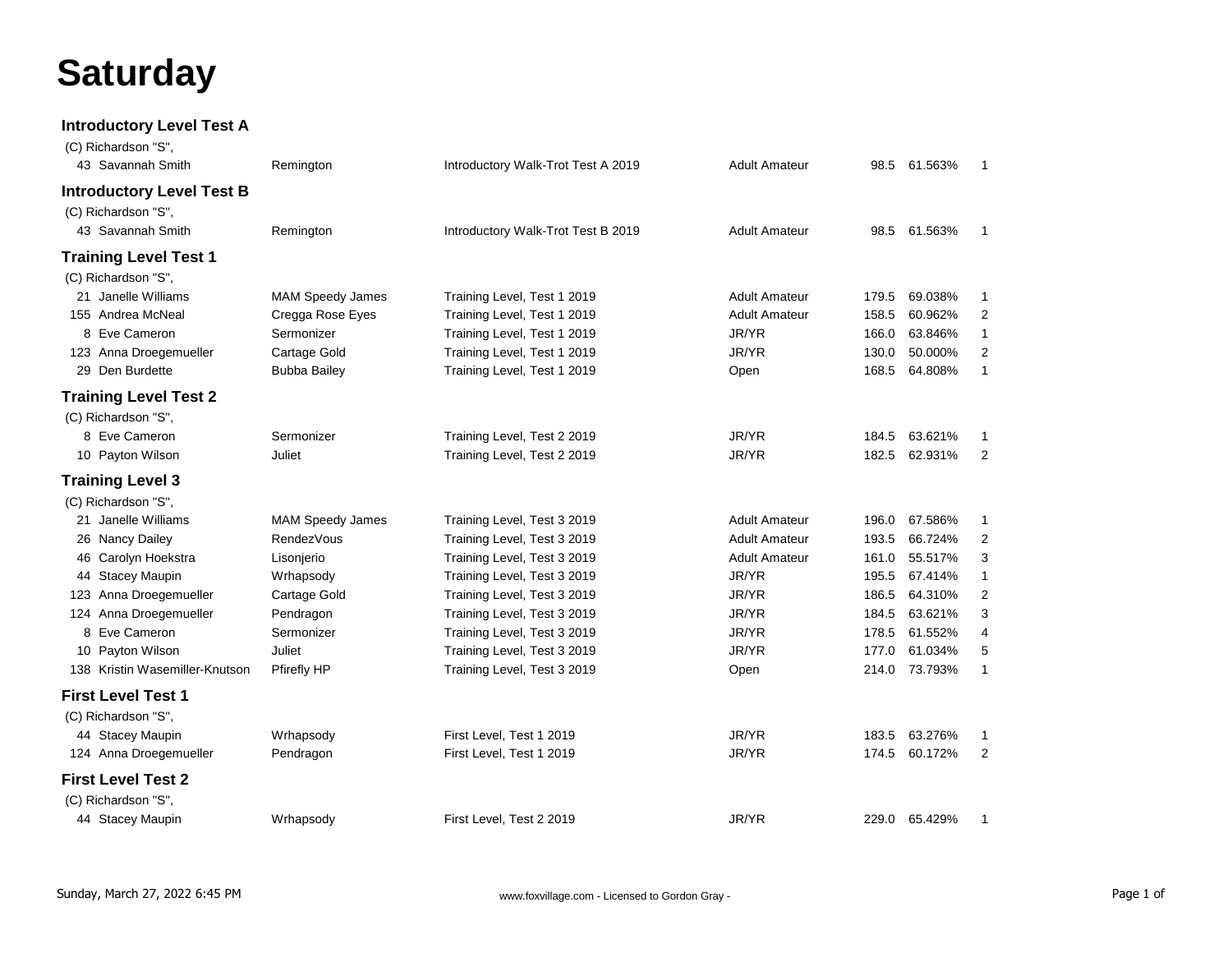### **First Level Test 3**

|     | (C) Richardson "S",            |                     |                           |                      |       |               |                |
|-----|--------------------------------|---------------------|---------------------------|----------------------|-------|---------------|----------------|
|     | 140 Kimberlee McKenzee         | Rogue WRF           | First Level, Test 3 2019  | <b>Adult Amateur</b> | 247.5 | 68.750%       | 1              |
|     | 26 Nancy Dailey                | <b>RendezVous</b>   | First Level, Test 3 2019  | <b>Adult Amateur</b> | 224.0 | 62.222%       | $\overline{2}$ |
|     | 138 Kristin Wasemiller-Knutson | Pfirefly HP         | First Level, Test 3 2019  | Open                 | 263.5 | 73.194%       | $\mathbf{1}$   |
| 130 | Audrey McKenna                 | Ezekeil             | First Level, Test 3 2019  | Open                 | 238.0 | 66.111%       | $\overline{2}$ |
|     | <b>Second Level Test 1</b>     |                     |                           |                      |       |               |                |
|     | (C) Richardson "S",            |                     |                           |                      |       |               |                |
|     | 140 Kimberlee McKenzee         | Roque WRF           | Second Level, Test 1 2019 | <b>Adult Amateur</b> | 259.5 | 70.135%       | 1              |
|     | 47 Angela Siemer               | <b>Crimson Tide</b> | Second Level, Test 1 2019 | <b>Adult Amateur</b> | 208.0 | 56.216%       | $\overline{2}$ |
|     | 130 Audrey McKenna             | Ezekeil             | Second Level, Test 1 2019 | Open                 | 251.0 | 67.838%       | $\mathbf{1}$   |
|     | <b>Second Level Test 3</b>     |                     |                           |                      |       |               |                |
|     | (C) Richardson "S",            |                     |                           |                      |       |               |                |
|     | 50 Amanda Mokri                | Oberon              | Second Level, Test 3 2019 | <b>Adult Amateur</b> | 252.5 | 60.119%       | 1              |
|     | 132 Richal Flannery            | OM EL Pashahn       | Second Level, Test 3 2019 | Open                 | 250.5 | 59.643%       | $\mathbf{1}$   |
|     | <b>Third Level Test 1</b>      |                     |                           |                      |       |               |                |
|     | (C) Richardson "S",            |                     |                           |                      |       |               |                |
|     | 20 Janelle Williams            | <b>Barn Dance</b>   | Third Level, Test 1 2019  | <b>Adult Amateur</b> | 253.5 | 68.514%       | 1              |
|     | 189 Annetta Hudson             | Sophia              | Third Level, Test 1 2019  | <b>Adult Amateur</b> | 225.5 | 60.946%       | $\overline{2}$ |
|     | 128 Amanda Edwards             | Jessanna RS         | Third Level, Test 1 2019  | <b>Adult Amateur</b> | 225.0 | 60.811%       | 3              |
|     | 50 Amanda Mokri                | Oberon              | Third Level, Test 1 2019  | <b>Adult Amateur</b> | 216.0 | 58.378%       | 4              |
|     | 142 Elizabeth Dudley           | Radiance DMV        | Third Level, Test 1 2019  | <b>Adult Amateur</b> | 213.0 | 57.568%       | 5              |
|     | 132 Richal Flannery            | OM EL Pashahn       | Third Level, Test 1 2019  | Open                 | 221.0 | 59.730%       | $\mathbf{1}$   |
|     | 33 Richal Flannery             | Sky Full of Stars   | Third Level, Test 1 2019  | Open                 | 207.0 | 55.946%       | $\overline{2}$ |
|     | <b>Third Level Test 3</b>      |                     |                           |                      |       |               |                |
|     | (C) Richardson "S",            |                     |                           |                      |       |               |                |
|     | 156 Whitney Vess               | <b>Lord Munks</b>   | Third Level, Test 3 2019  | <b>Adult Amateur</b> | 258.5 | 64.625%       | $\mathbf{1}$   |
|     | 45 Stacia Wert-Gray            | Lupo                | Third Level, Test 3 2019  | <b>Adult Amateur</b> | 250.5 | 62.625%       | $\overline{2}$ |
|     | 49 Whitney Vess                | Just a Dream        | Third Level, Test 3 2019  | <b>Adult Amateur</b> | 250.5 | 62.625%       | $\overline{2}$ |
|     | 128 Amanda Edwards             | Jessanna RS         | Third Level, Test 3 2019  | <b>Adult Amateur</b> | 242.5 | 60.625%       | $\overline{4}$ |
|     | 137 Nicole Riffe               | <b>WH Libra</b>     | Third Level, Test 3 2019  | <b>Adult Amateur</b> | 226.5 | 56.625%       | 5              |
|     | <b>Fourth Level Test 1</b>     |                     |                           |                      |       |               |                |
|     | (C) Richardson "S",            |                     |                           |                      |       |               |                |
|     | 151 Kyriana Beard              | Fergie              | Fourth Level, Test 1 2019 | JR/YR                | 252.0 | 64.615%       | 1              |
|     | 131 Audrey McKenna             | D'Ormonde           | Fourth Level, Test 1 2019 | Open                 | 238.5 | 61.154%       | $\mathbf{1}$   |
|     | <b>Fourth Level Test 3</b>     |                     |                           |                      |       |               |                |
|     | (C) Richardson "S",            |                     |                           |                      |       |               |                |
|     | 34 Robin Hessel                | Wie Gehtz           | Fourth Level, Test 3 2019 | Open                 |       | 251.5 69.861% | 1              |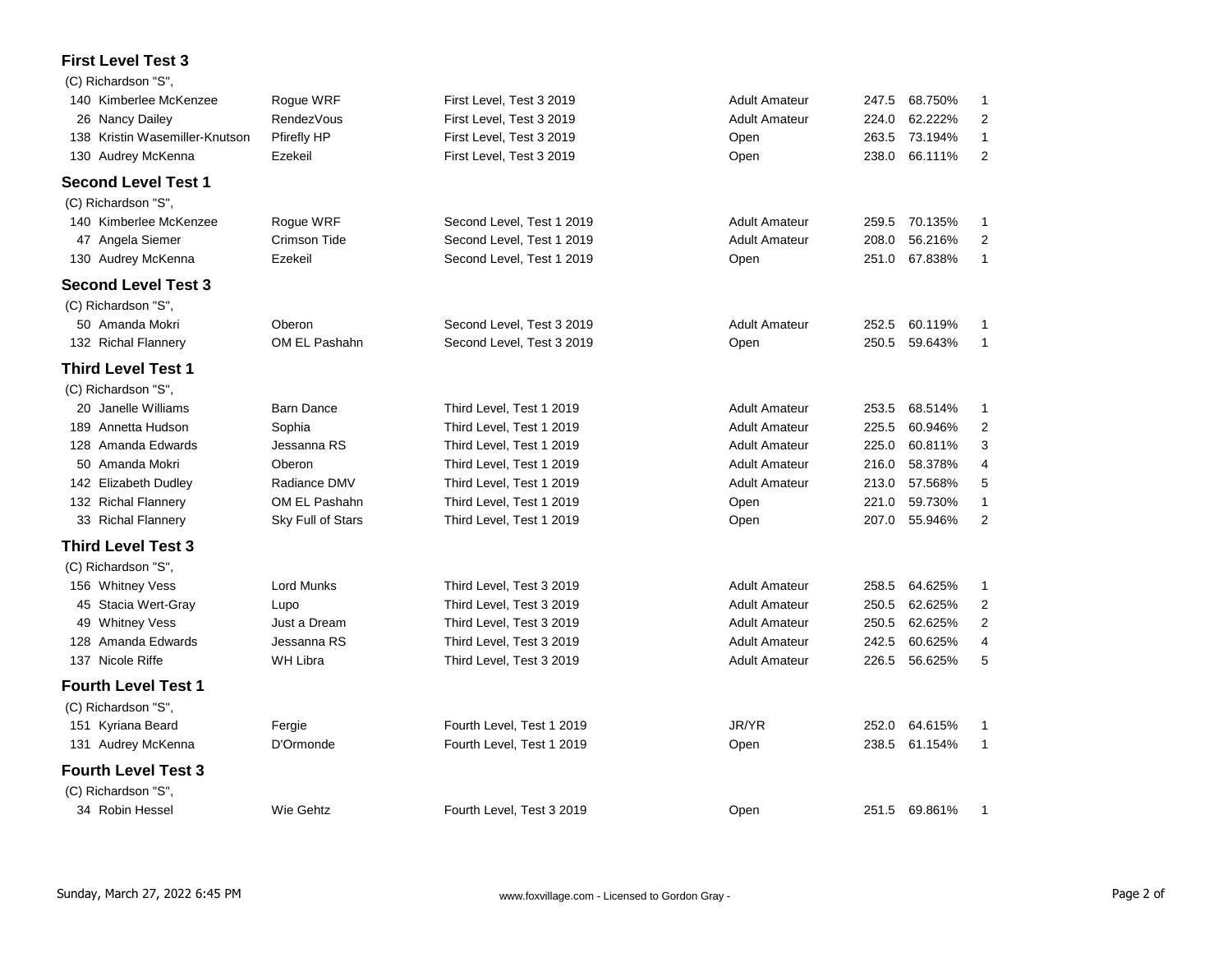## **Prix St. Georges**

| (C) Richardson "S",                     |            |                                |                      |       |               |  |
|-----------------------------------------|------------|--------------------------------|----------------------|-------|---------------|--|
| 4 Nancy Eytcheson                       | Conrad     | FEI Prix St. Georges 2018      | <b>Adult Amateur</b> | 186.0 | 54.706%       |  |
| 141 Gwyneth Baggett                     | Renzi      | FEI Prix St. Georges 2018      | JR/YR                |       | 195.5 57.500% |  |
| <b>Grand Prix</b>                       |            |                                |                      |       |               |  |
| (C) Richardson "S",                     |            |                                |                      |       |               |  |
| 3 Chris Cashel                          | Waterfront | FEI Grand Prix 2018            | <b>Adult Amateur</b> | 232.5 | 50.543%       |  |
| 135 Robin Hessel                        | Diamond    | FEI Grand Prix 2018            | Open                 | 308.0 | 66.957%       |  |
| <b>Musical Freestyle Test of Choice</b> |            |                                |                      |       |               |  |
| (C) Richardson "S".                     |            |                                |                      |       |               |  |
| Kristin Wasemiller-Knutson<br>101       | Vashti     | FEI Freestyle, Grand Prix 2017 | Open                 | 319.0 | 79.750%       |  |
| <b>Test of Choice</b>                   |            |                                |                      |       |               |  |
| (C) Richardson "S".                     |            |                                |                      |       |               |  |
| Nicole Riffe<br>137                     | WH Libra   | Third Level. Test 3 2019       | <b>Adult Amateur</b> | 221.0 | 55.250%       |  |
|                                         |            |                                |                      |       |               |  |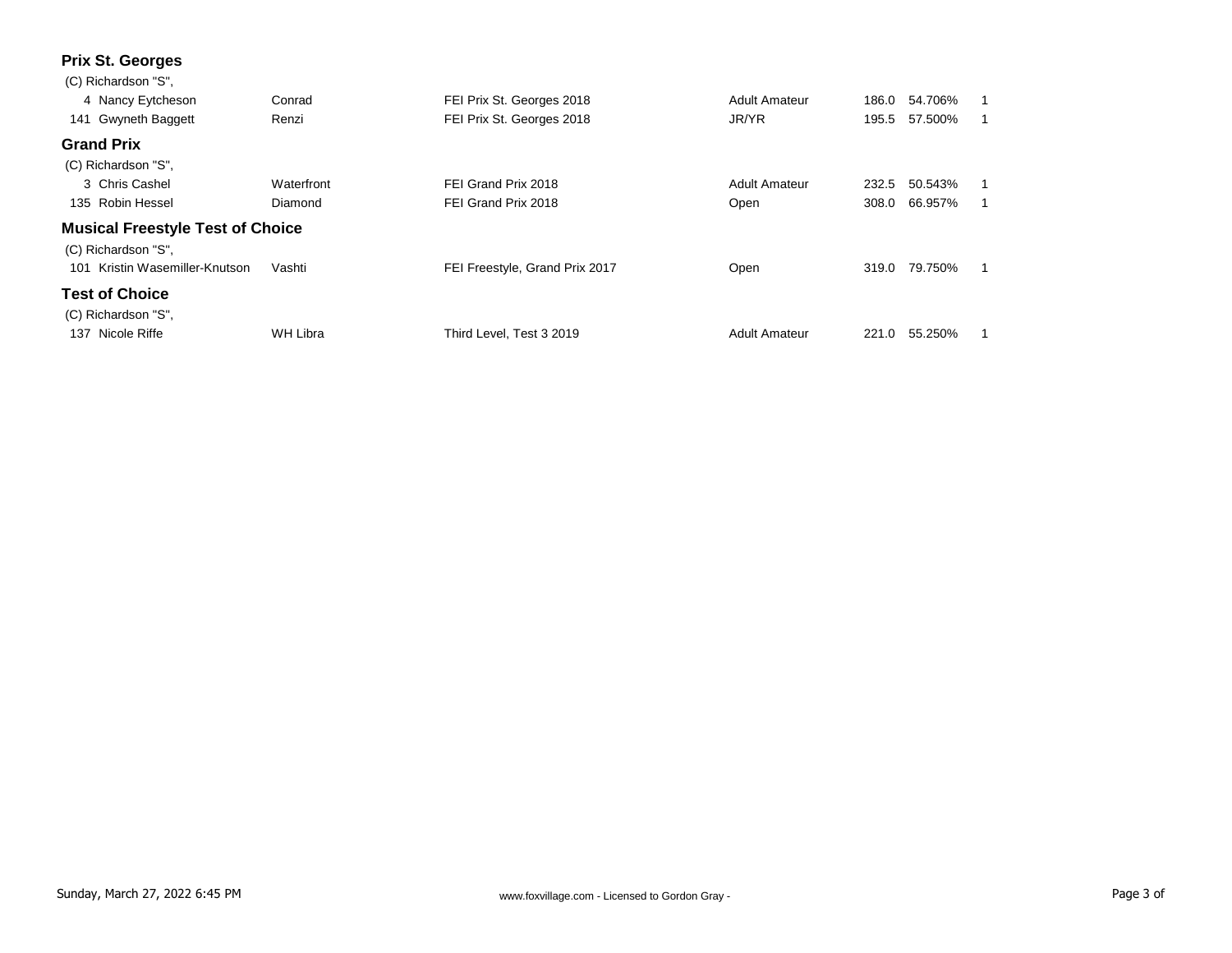# **Sunday**

#### **Introductory Level Test A**

| (C) Richardson "S",                   |                         |                                    |                      |       |               |                |
|---------------------------------------|-------------------------|------------------------------------|----------------------|-------|---------------|----------------|
| 153 Emma Kraham                       | Cinnamon                | Introductory Walk-Trot Test A 2019 | JR/YR                | 98.5  | 61.563%       | $\mathbf{1}$   |
| 29 Den Burdette                       | <b>Bubba Bailey</b>     | Introductory Walk-Trot Test A 2019 | Open                 | 109.5 | 68.438%       | $\mathbf{1}$   |
| <b>Introductory Level Test B</b>      |                         |                                    |                      |       |               |                |
| (C) Richardson "S",                   |                         |                                    |                      |       |               |                |
| 122 Pamela Dawson                     | <b>Bravo</b>            | Introductory Walk-Trot Test B 2019 | <b>Adult Amateur</b> | 99.5  | 62.188%       | -1             |
| 43 Savannah Smith                     | Remington               | Introductory Walk-Trot Test B 2019 | <b>Adult Amateur</b> | 96.0  | 60.000%       | 2              |
| 153 Emma Kraham                       | Cinnamon                | Introductory Walk-Trot Test B 2019 | JR/YR                | 99.0  | 61.875%       | $\mathbf{1}$   |
| <b>USDF Introductory Level Test C</b> |                         |                                    |                      |       |               |                |
| (C) Richardson "S",                   |                         |                                    |                      |       |               |                |
| 153 Emma Kraham                       | Cinnamon                | Introductory Walk-Trot Test C 2019 | JR/YR                |       | 112.5 56.250% | $\mathbf{1}$   |
| <b>Training Level Test 1</b>          |                         |                                    |                      |       |               |                |
| (C) Richardson "S",                   |                         |                                    |                      |       |               |                |
| 21 Janelle Williams                   | <b>MAM Speedy James</b> | Training Level, Test 1 2019        | <b>Adult Amateur</b> | 175.0 | 67.308%       | $\mathbf{1}$   |
| 155 Andrea McNeal                     | Cregga Rose Eyes        | Training Level, Test 1 2019        | <b>Adult Amateur</b> | 151.5 | 58.269%       | $\overline{2}$ |
| 154 Sophie Buckner                    | Some Royal Sonny Doc    | Training Level, Test 1 2019        | JR/YR                | 180.5 | 69.423%       | $\mathbf{1}$   |
| 8 Eve Cameron                         | Sermonizer              | Training Level, Test 1 2019        | JR/YR                | 157.0 | 60.385%       | 2              |
| 123 Anna Droegemueller                | Cartage Gold            | Training Level, Test 1 2019        | JR/YR                | 152.0 | 58.462%       | 3              |
| <b>Training Level Test 2</b>          |                         |                                    |                      |       |               |                |
| (C) Richardson "S",                   |                         |                                    |                      |       |               |                |
| 154 Sophie Buckner                    | Some Royal Sonny Doc    | Training Level, Test 2 2019        | JR/YR                | 201.5 | 69.483%       | -1             |
| 8 Eve Cameron                         | Sermonizer              | Training Level, Test 2 2019        | JR/YR                | 180.5 | 62.241%       | 2              |
| 10 Payton Wilson                      | Juliet                  | Training Level, Test 2 2019        | JR/YR                | 176.5 | 60.862%       | 3              |
| <b>Training Level 3</b>               |                         |                                    |                      |       |               |                |
| (C) Richardson "S",                   |                         |                                    |                      |       |               |                |
| 46 Carolyn Hoekstra                   | Lisonjerio              | Training Level, Test 3 2019        | <b>Adult Amateur</b> | 196.0 | 67.586%       | -1             |
| 154 Sophie Buckner                    | Some Royal Sonny Doc    | Training Level, Test 3 2019        | JR/YR                | 200.0 | 68.966%       | $\mathbf{1}$   |
| 123 Anna Droegemueller                | Cartage Gold            | Training Level, Test 3 2019        | JR/YR                | 181.5 | 62.586%       | 2              |
| 10 Payton Wilson                      | Juliet                  | Training Level, Test 3 2019        | JR/YR                | 176.5 | 60.862%       | 3              |
| 8 Eve Cameron                         | Sermonizer              | Training Level, Test 3 2019        | JR/YR                | 172.0 | 59.310%       | 4              |
| <b>First Level Test 1</b>             |                         |                                    |                      |       |               |                |
| (C) Richardson "S",                   |                         |                                    |                      |       |               |                |
| 26 Nancy Dailey                       | <b>RendezVous</b>       | First Level, Test 1 2019           | <b>Adult Amateur</b> | 186.0 | 64.138%       | -1             |
| 44 Stacey Maupin                      | Wrhapsody               | First Level, Test 1 2019           | JR/YR                | 191.5 | 66.034%       | $\mathbf{1}$   |
| 124 Anna Droegemueller                | Pendragon               | First Level, Test 1 2019           | JR/YR                | 181.0 | 62.414%       | $\overline{c}$ |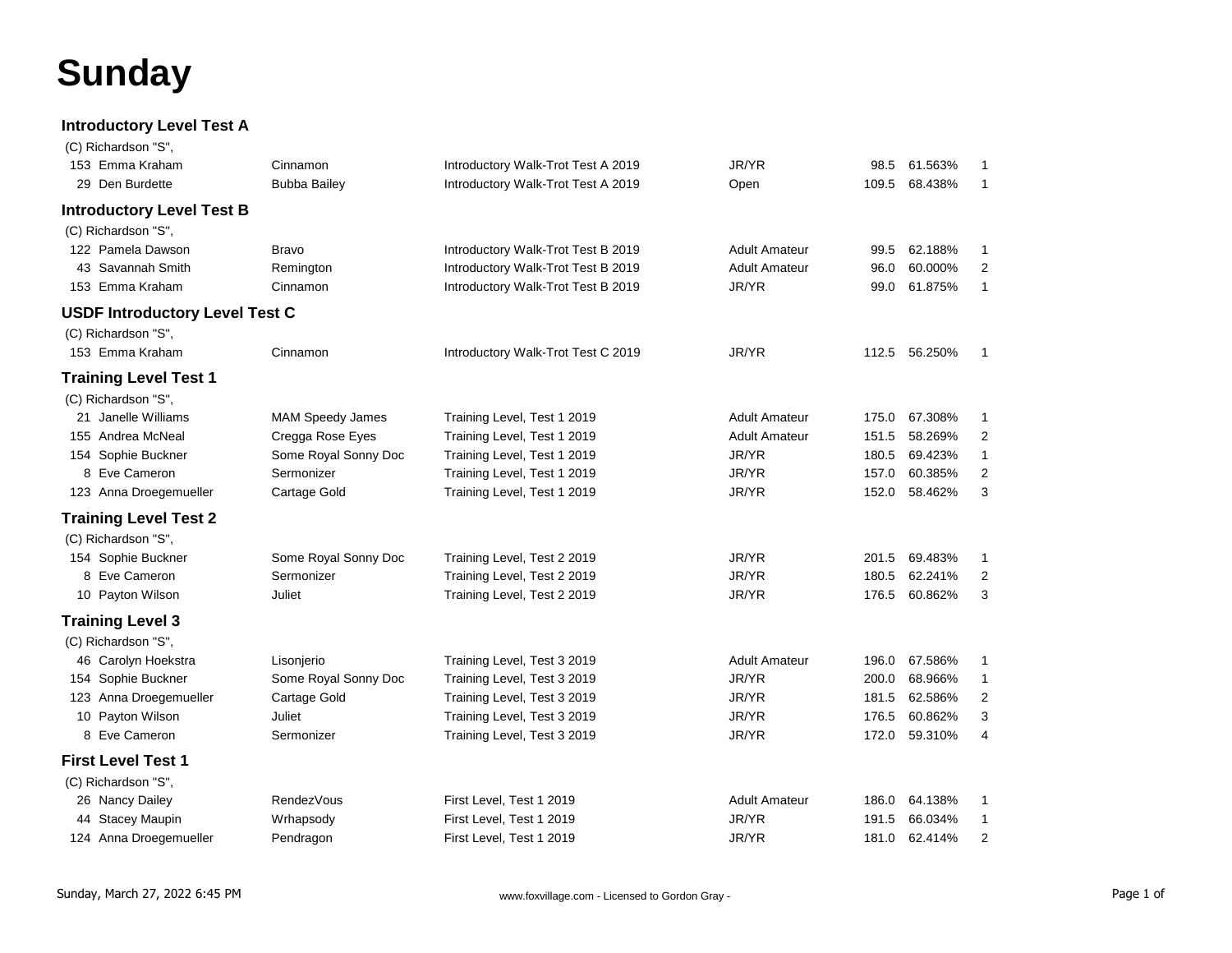#### **First Level Test 2**

| (C) Richardson "S".            |                    |                           |                      |       |               |                |
|--------------------------------|--------------------|---------------------------|----------------------|-------|---------------|----------------|
| 44 Stacey Maupin               | Wrhapsody          | First Level, Test 2 2019  | JR/YR                |       | 218.5 62.429% | 1              |
| <b>First Level Test 3</b>      |                    |                           |                      |       |               |                |
| (C) Richardson "S",            |                    |                           |                      |       |               |                |
| 140 Kimberlee McKenzee         | Rogue WRF          | First Level, Test 3 2019  | <b>Adult Amateur</b> | 258.0 | 71.667%       | 1              |
| 26 Nancy Dailey                | <b>RendezVous</b>  | First Level, Test 3 2019  | <b>Adult Amateur</b> | 225.5 | 62.639%       | $\overline{2}$ |
| 44 Stacey Maupin               | Wrhapsody          | First Level, Test 3 2019  | JR/YR                | 204.0 | 56.667%       | $\mathbf{1}$   |
| 138 Kristin Wasemiller-Knutson | <b>Pfirefly HP</b> | First Level, Test 3 2019  | Open                 | 266.0 | 73.889%       | $\mathbf{1}$   |
| 130 Audrey McKenna             | Ezekeil            | First Level, Test 3 2019  | Open                 | 250.0 | 69.444%       | $\overline{2}$ |
| Second Level Test 1            |                    |                           |                      |       |               |                |
| (C) Richardson "S",            |                    |                           |                      |       |               |                |
| 140 Kimberlee McKenzee         | Rogue WRF          | Second Level, Test 1 2019 | <b>Adult Amateur</b> | 239.5 | 64.730%       | 1              |
| 47 Angela Siemer               | Crimson Tide       | Second Level, Test 1 2019 | <b>Adult Amateur</b> | 217.0 | 58.649%       | $\overline{2}$ |
| 130 Audrey McKenna             | Ezekeil            | Second Level, Test 1 2019 | Open                 | 248.5 | 67.162%       | $\mathbf{1}$   |
| <b>Second Level Test 3</b>     |                    |                           |                      |       |               |                |
| (C) Richardson "S",            |                    |                           |                      |       |               |                |
| 132 Richal Flannery            | OM EL Pashahn      | Second Level, Test 3 2019 | Open                 | 250.0 | 59.524%       | $\mathbf{1}$   |
| Third Level Test 1             |                    |                           |                      |       |               |                |
| (C) Richardson "S",            |                    |                           |                      |       |               |                |
| 20 Janelle Williams            | <b>Barn Dance</b>  | Third Level, Test 1 2019  | <b>Adult Amateur</b> | 247.5 | 66.892%       | 1              |
| 50 Amanda Mokri                | Oberon             | Third Level, Test 1 2019  | <b>Adult Amateur</b> | 223.0 | 60.270%       | $\overline{2}$ |
| 142 Elizabeth Dudley           | Radiance DMV       | Third Level, Test 1 2019  | <b>Adult Amateur</b> | 209.5 | 56.622%       | 3              |
| 33 Richal Flannery             | Sky Full of Stars  | Third Level, Test 1 2019  | Open                 | 229.0 | 61.892%       | $\mathbf{1}$   |
| 132 Richal Flannery            | OM EL Pashahn      | Third Level, Test 1 2019  | Open                 | 218.0 | 58.919%       | $\overline{2}$ |
| <b>Third Level Test 3</b>      |                    |                           |                      |       |               |                |
| (C) Richardson "S",            |                    |                           |                      |       |               |                |
| 156 Whitney Vess               | <b>Lord Munks</b>  | Third Level, Test 3 2019  | <b>Adult Amateur</b> | 265.0 | 66.250%       | $\mathbf{1}$   |
| 49 Whitney Vess                | Just a Dream       | Third Level, Test 3 2019  | <b>Adult Amateur</b> | 260.0 | 65.000%       | $\overline{2}$ |
| 52 Molly Ralstin               | Wretro Grayed WF   | Third Level, Test 3 2019  | <b>Adult Amateur</b> | 243.5 | 60.875%       | 3              |
| 189 Annetta Hudson             | Sophia             | Third Level, Test 3 2019  | <b>Adult Amateur</b> | 217.5 | 54.375%       | 4              |
| <b>Fourth Level Test 1</b>     |                    |                           |                      |       |               |                |
| (C) Richardson "S",            |                    |                           |                      |       |               |                |
| 151 Kyriana Beard              | Fergie             | Fourth Level, Test 1 2019 | JR/YR                | 269.0 | 68.974%       | 1              |
| 131 Audrey McKenna             | D'Ormonde          | Fourth Level, Test 1 2019 | Open                 | 248.5 | 63.718%       | $\mathbf{1}$   |
| <b>Fourth Level Test 3</b>     |                    |                           |                      |       |               |                |
| (C) Richardson "S",            |                    |                           |                      |       |               |                |
| 45 Stacia Wert-Gray            | Lupo               | Fourth Level, Test 3 2019 | <b>Adult Amateur</b> | 224.0 | 62.222%       | 1              |
| 34 Robin Hessel                | Wie Gehtz          | Fourth Level, Test 3 2019 | Open                 |       | 254.0 70.556% | 1              |
|                                |                    |                           |                      |       |               |                |